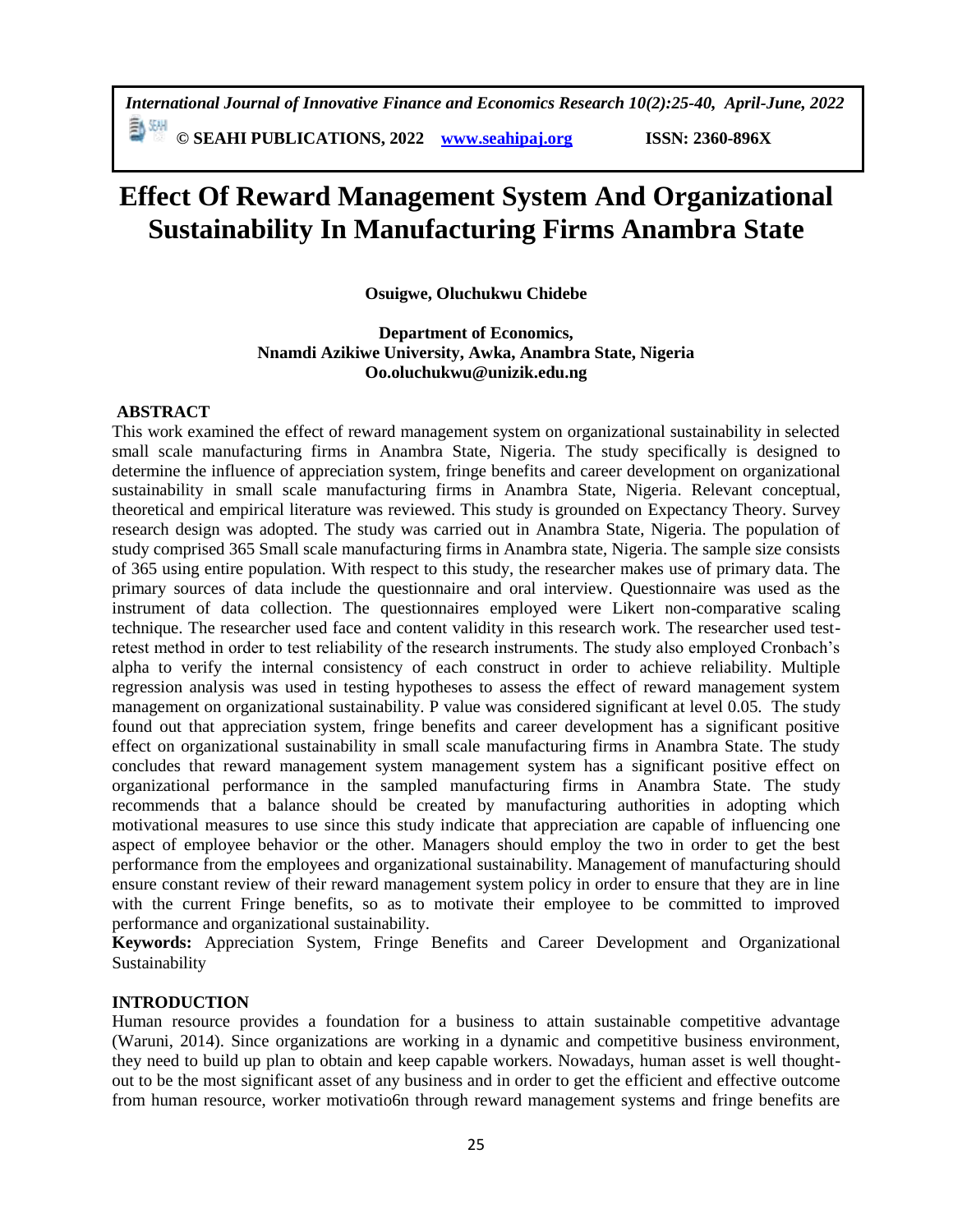essential (Zaman , 2011). Reward management systems play a significant function in building and supporting the dedication among workers that ensures a high standard of organizational sustainability (Wang 2004). Most businesses have attained a considerable enhancement by completely complying with the organizational policy of well-balanced reward management system and recognition programs for worker. Reward management system refers to the entire groups of financial remuneration, tangible services and benefits that a worker gets as component of employment relations with the business enterprise (Bratton and Gold 1994). Lawler (2003) described that there are two features that make a decision on how much a reward management system is attractive, the amount of reward management system which is offered and the attempt of a worker for a particular reward management system. Workers are definitely closer to their enterprise and execute superior job, while they get improved reward management system and recognition in their enterprises. Reward management systems increase the level of effectiveness and performance of the workers on their jobs and in the outcome thereof enhance the achievement of the enterprises..

Reward management systems and organizational sustainability cannot be separated (Suzanne & Luthans, 2006 and Fehr & John, 2004). This is because reward management systems offer the much needed strength that drives performance in the business enterprises. Organizations with ineffective motivation system are likely to perform gloomily (Razwan and Ali, 2010). Secondly it is because performance is utmost to defining any organization's viability and significance (Armstrong, Brown and Reilly, 2011 & Yamoah, 2013). As a result, it is incumbent of all stakeholders in the administration of any enterprise to build up tactic to enhance performance through the provision of these inducements.

Sustainability of every organization is highly dependent on its staff (Ali, 2013). Thus maximizing the overall organizational sustainability requires an understanding of those factors that encourages the employees to put in extra effort at work and also in enhancing their sustainability (Hafiza, Shah, Jamseheed & Zaman, 2011). Reward management system management is one of the important human resource management strategy for attracting and retaining high quality employee as well as facilitating them to improve organizational sustainability (Ibrar & Khan, 2015). Heng,  $(2012)$  found out that employee's performance is reliant on the way they are take care of in the enterprise despite high salary. It is a fact that all workers would wish also to be respected and esteemed at their place of work.

Reward management system systems is a broad construct that generally represents anything that employees may value and are willing to acquire in exchange for his or her contribution to work. Pratheepkanth (2011) describe reward management system to include all organisation components which may include people, processes, rules and decision making activities involved in the allocation of compensation and benefits to employees in exchange for their contribution to the organisation. From both definitions, reward management systems can be described as tangible benefits one can receive from engaging in a specific task. Torrington, Hall, Taylor and Atkinson (2011) who argue that although there are few people who claim to enjoy work for the sake of it, most people work in large part because it provides a means sustaining livelihood. This implies that people generally are concerned with the amount of benefits (whether financial or non-financial) attached to their work. The positive relationship between reward management system systems (especially financial reward management systems) on organizational sustainability has been established in past studies (Osa,2014; Metha ,2014; Saleem, 2011).Based on the foregoing, this study examined the effect of reward management system on organizational sustainability in Anambra state, Nigeria.

## **Statement of the Problem**

Several organisations are still finding it difficult to establish an effective reward management system that fairly suits the employee demands in relation to organizational sustainability and over organisational profitability and this position is also shared by Dewhurst *et al*(2009) and Roberts (2004).There is a natural disparity between what people think they should be paid and what organizations spend in compensation thus affecting employees sense of accomplishment and this is a challenge employees in organizations face (World at Work, 2011). The unsteadiness in the manufacturing sector can throw those who work in it into all manners of psychological conditions such as feelings of job insecurity, occupational stress, burnout and loss of sense of accomplishment leading to reduction in their task performance and overall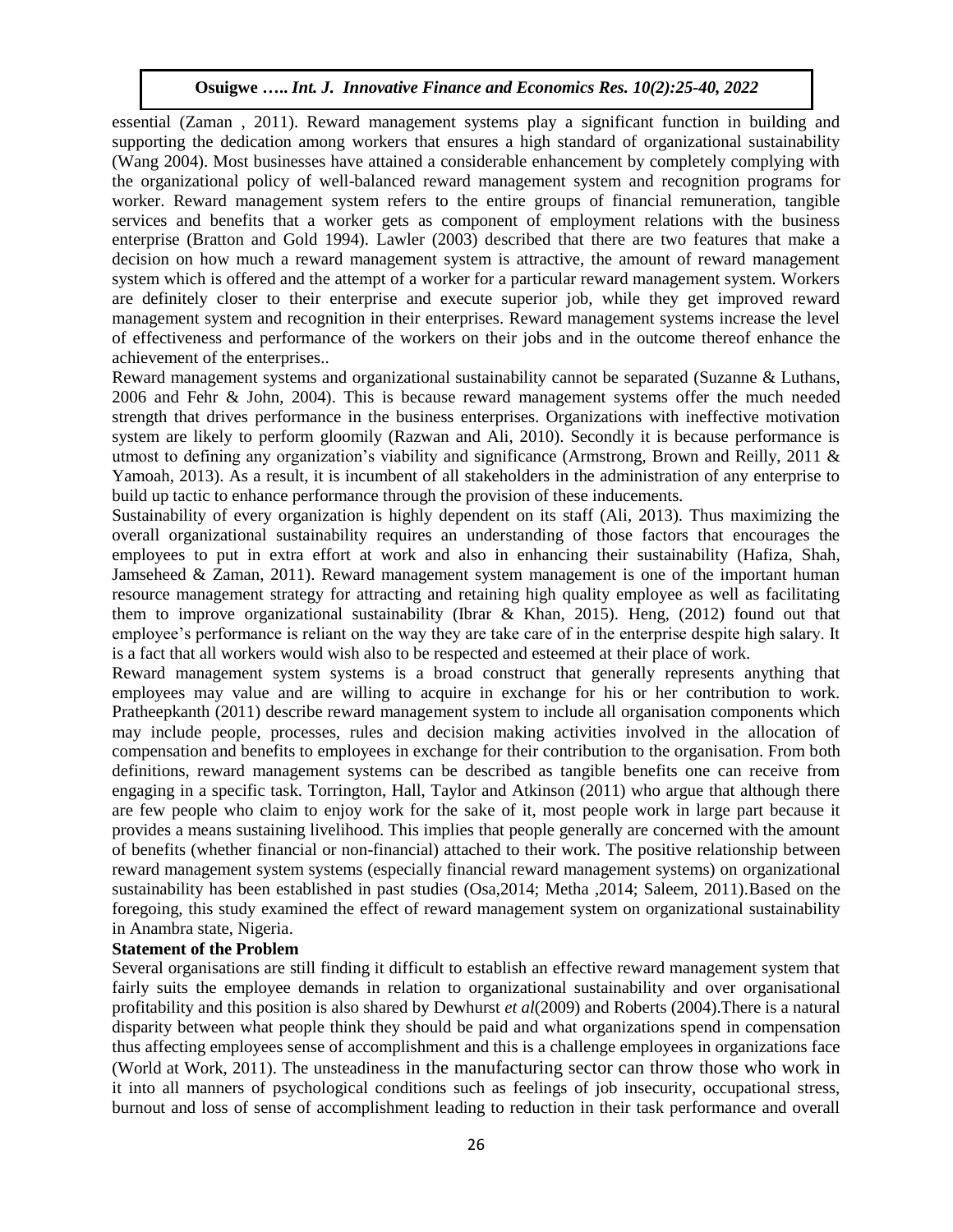performance on the job (Iwu & Ukpere, 2012). Considering the importance of reward management system systems in organizational sustainability of manufacturing organizations, it is disheartening to note that salaries and wages reward management system systems and practices in the manufacturing sector are largely disconnected from the demands of fairness, prevailing realities and moderation (Ejumudo, 2014). The environment created by the reward management system has the potency of constituting a cog in the much-desired process of initiating and sustaining motivation by a team of competent, efficient, goaldriven, proactive and value-adding employees in the organizations thus leading to counterproductive behaviors which consequently leads to reduction in organizational sustainability, reduction sales and profits by the organizations and business failures (Ejumudo, 2011).

Obikeze (2012) posits that a greater percentage of the employees in manufacturing companies have been major culprits of lateness to work and not keeping appointment to customers, very unfriendly and even become hostile while attending to customers, some lose focus and consequently supply wrong brand of products to customers and these result in long waiting time for customers to receive the needed goods and services, and the consequent low performance as some customers lose patience and consequently take their leave and even go the alternatives. The poor attitudes of the sales force such as lateness to work, delayed sales calls, lack of information for customers problems, could contribute to the low growth of organizational sustainability in SMEs manufacturing companies and these arises from the poorly structured and in some cases unavailable reward management system through lack of fringe benefits to workers, recognition and appreciation offered by the manufacturing companies to their employees (Obikeze 2012). Various organizations staff has shown that they have diverse needs that require a comprehensive total reward management system to meet the needs of various employees. As a result organizations has been faced with the challenge of implementing and offering competitive reward management systems to the workforce for the purpose of enhancing their performance as the lack of special recognition to acknowledge outstanding individual or team achievements with small cash awards, individual performance reward management systems based on specific organizational sustainability criteria and stock ownership reward management systems to professionals who meet specific goals have been neglected by management in several organizations (Kawara, 2014). Due to these, the conceptual and adaptive organizational sustainability has been on the decline leading to customer losses as the employees feel less motivated towards work and organizational profit will decline (Hafiza, Shah, Jamseheed, & Zamam, 2011).

Empirically the issue of reward management system and organizational sustainability has not being resolve. Nnaji and Egbunike, (2015); Sajuyigbe, Olaoye and Adeyemi, (2013); Zameer, Ali, Nisar and Amir(2014) studies found positive significant effect between reward management system and organizational sustainability while Akinbowale, Jinabhai and Lourens, (2013); Zameer, Ali, Nisar and Amir(2014); Markova and Ford (2011) studies negative significant effect between reward management system and organizational sustainability. Conflict founding abounds and the issue between reward management system and organizational sustainability has not being resolve. Therefore this work is set to fill this gap.

# **Objectives of the Study**

The broad objective of this study is to examine the effect of reward system on organizational sustainability. Specifically, the study intends to:

- 1. Examine the degree to which appreciation system affect organizational sustainability in manufacturing firms in Anambra state.
- 2. Examine the degree to which fringe benefits affect organizational sustainability in manufacturing firms in Anambra state.
- 3. Access the extent to which career development affect organizational sustainability in manufacturing firms in Anambra state.

# **Research Questions**

The following research questions will guide this study in line with the objectives:

1. To what extent does appreciation system affect organizational sustainability in manufacturing firms in Anambra state?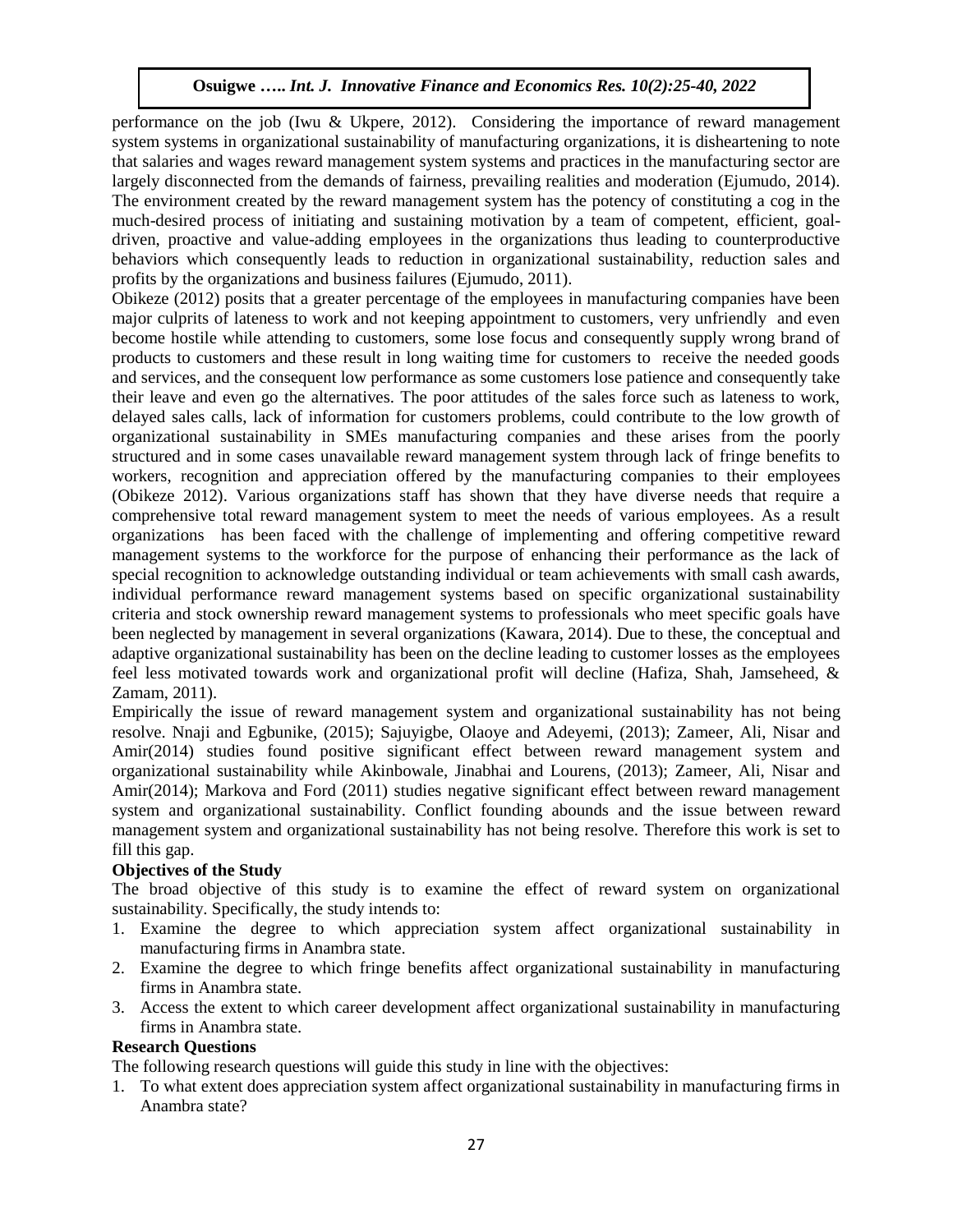- 2. To what extent does fringe benefit affect organizational sustainability in manufacturing firms in Anambra state?
- 3. To what degree does career development affect organizational sustainability in manufacturing firms in Anambra state?

## **Hypotheses**

The following postulations stated in null form guided this study.

Ho<sub>1</sub>: Appreciation system has no significant effect on organizational sustainability in manufacturing firms in Anambra state.

- Ho2: Fringe benefits no significant effect organizational sustainability in manufacturing firms in Anambra state.
- Ho3: Career development has no significant effect on organizational sustainability in manufacturing firms in Anambra state.

# **REVIEW OF RELATED LITERATURE**

## **Conceptual Review**

## **Reward management system Management System**

Reward management systems refers to all form of financial returns and tangible services and benefits an employee receives as part of an employment relationship. "Reward management system is the benefits that arise from performing a task, rendering a service or discharging a responsibility" (Colin, cited in Waruni, 2014). Reward management system is the compensation which an employee receives from an organization for exchanging for the service offered by the employee or as the return for work done (Lin, 2007). It also refers to the collection of brain structures that try to control and regulate behaviour by inducing pleasure (Ajila & Abiola, 2004). Reward management system according to Armstrong (2001) consists of an organization's integrated policies, processes and practices for rewarding its employees in accordance with their contribution, skill and competence and their markets worth. The reward management is a system developed within the framework of the organization's reward management system philosophy, strategies and policies and contains arrangements in the form of processes, practices, structures and procedures which will provide and maintain appropriate types and levels of pay, benefits and other forms of reward system. Reward management system according to Obisi (2003) is a prize given to employees as an inducement towards their performance. Robert (2005) defines reward management system as the process of developing and implementing strategies, policies and systems which help the organization to achieve its objectives by obtaining and keeping the people it needs and increasing their motivation and commitment.

Reward management system according to Armstrong (2009) can be described as an envelope of interrelated processes and activities that when put together ensures that reward management system management is carried out effectively for the benefit of the organisation and the people working there. Pratheepkanth (2011) define reward management system to include all organisational components – including the people, process, rules and decision making activities involved in the allocation of compensation and benefits to employees in exchange for their contribution to the organisation". In both definitions, the emphasis is on reward management system as a means of stimulating positive employees' work behaviour towards the actualisation of the organisational goals and objectives. Danish and Usman (2010) emphasise this line of thought by arguing that reward management system systems play an important role in determining how significantly the employees are performing their job tasks and it also acts as a stimulant for employee motivation. Pratheepkanth (2011) described reward management system is an important tool that can be used by the management in challenging positive employee morale to work and work output and in so doing help in achieving the desired organisational outcomes. Thus, reward management system can be seen as a tool for bringing to the employees' awareness of the measure of value that the organisation attach to his or her work and the extent to which they are valued by the organisation. This in turn is expected to boost the employees' morale which ultimately increases organisational productivity.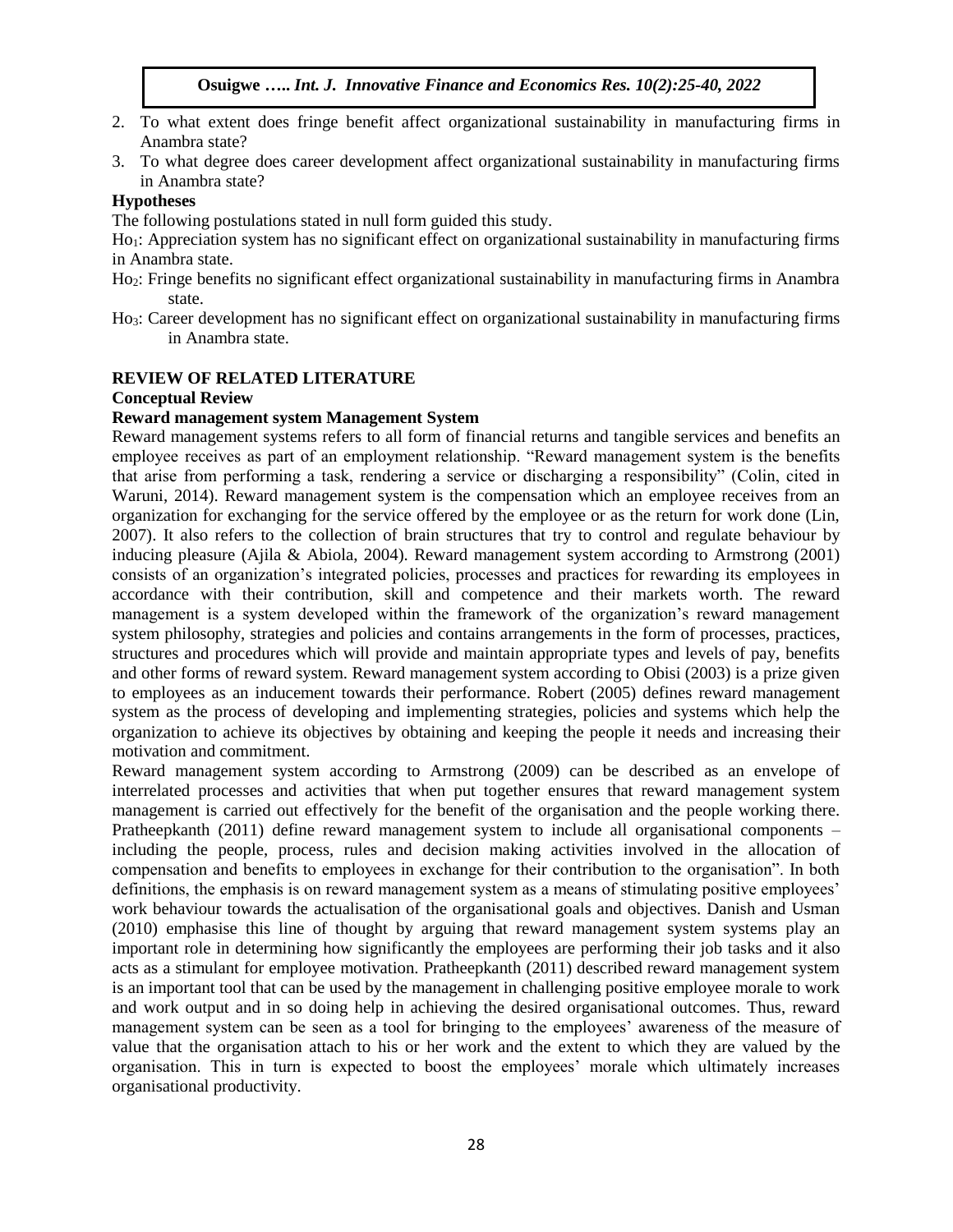According to Mehmood (2013) reward management system do not only play significant role in influencing and improving employees' morale but also assist in changing the negative attitude and behaviour which some workers have towards work and organisational processes. The opinion is that when employees perceive fairness in the established reward management system, it builds up their level of satisfaction with the management and this in turn helps in stimulating productive behaviour. In addition, properly administered reward management system is argued to help in improving other related employee processes such as legal compliances, labour cost control, perceived interest of management towards workers' wellbeing and other employee outcomes such as loyalty(Kerrin & Oliver, 2002). Furthermore, Carraher, Gibson and Buckley (2006) advocated the need for business organisation to administer fair and effective reward management system systems, arguing that it provides a leverage for attracting and retaining high performing and talent work staffs which is further argued to be the telling factor for increased organisational performance and productivity. From these scholarly viewpoints, it clear that administering effective reward management system is a prerequisite for organisations aiming to successfully achieve their goal of increased productivity and so in so doing fulfil the individual needs of the employees – which are actually the facilitators of such success.

Schoeffler (2005) identified three major dimensions to effective reward management systems: immediate term reward management systems; short term reward management systems and long term reward management systems. Immediate-term reward management system refers to those reward management systems given to the employee instantaneously for a given outstanding performance. According to Schoeffer (2005) immediate reward management systems (which may come in form of praise from the immediate supervisor) are given to employee soon as to encourage others in engaging in such outstanding performance. Short term administered reward management systems on the other hand, refers to performance-based incentives (such as cash benefits or special recognition) administered that are provided on monthly or quarterly basis by the management to provoke improved organizational sustainability s. Short-term incentives given for exceptional performance are very important as it usually improve the relationship between employees and the management; because it induces on the part of employees the feeling of being valued and appreciated for extra efforts on the job and good work, leading to increased employee morale, better customer care as well as increased productivity (Schoeffler, 2005). Lastly, long term reward management refers to measures taken by the management to ensure employee commitment and loyalty are gained in the long term. This may take any form – from the management regarding the employee as a business partner to the provision of adequate retirement benefits.

## **Organizational Sustainability**

Starting from and organizational focus on sustainable development, Silva and Quelhas (2006) described organizational sustainability as a search for equilibrium between what is socially desirable, economically viable and ecologically sustainable. According to Savitz and Weber (2007), a company is sustainable when it generates profits for shareholders, protects the environment, and improves the lives of the people with whom it interacts. Dyllick and Hockerts (2002) defined organizational sustainability as the capacity companies have for leveraging their economic, social and environmental capital for contributing towards sustainable development within their political domain represents the generation of wealth by and for society, by supplying goods and services. According to Azapagic (2003), a venture's economic viability is the central part of sustainable development, because only profits result in job growth, which in turn enables a community the possibility of improving living conditions. In a more direct approach, Dyllick and Hockerts (2002) assure that an organization's economic sustainability indicates that it has the capacity to realize its activities in a way that is both responsible and that results in considerable profits. Kranjc and Clavic (2005) stated that social sustainability in regards to organizations refers to corporate attitudes relating to employees, suppliers, contractors, consumers, and general impacts on the society beyond their own corporate domains.

Organizational sustainability means continuation. For an organization, it means that it has the elements necessary to carry on and constantly enhance its activities in pursuit of a defined mission. It thus has both a defined mission and some combination of goals and objectives, the attainment of which ensures the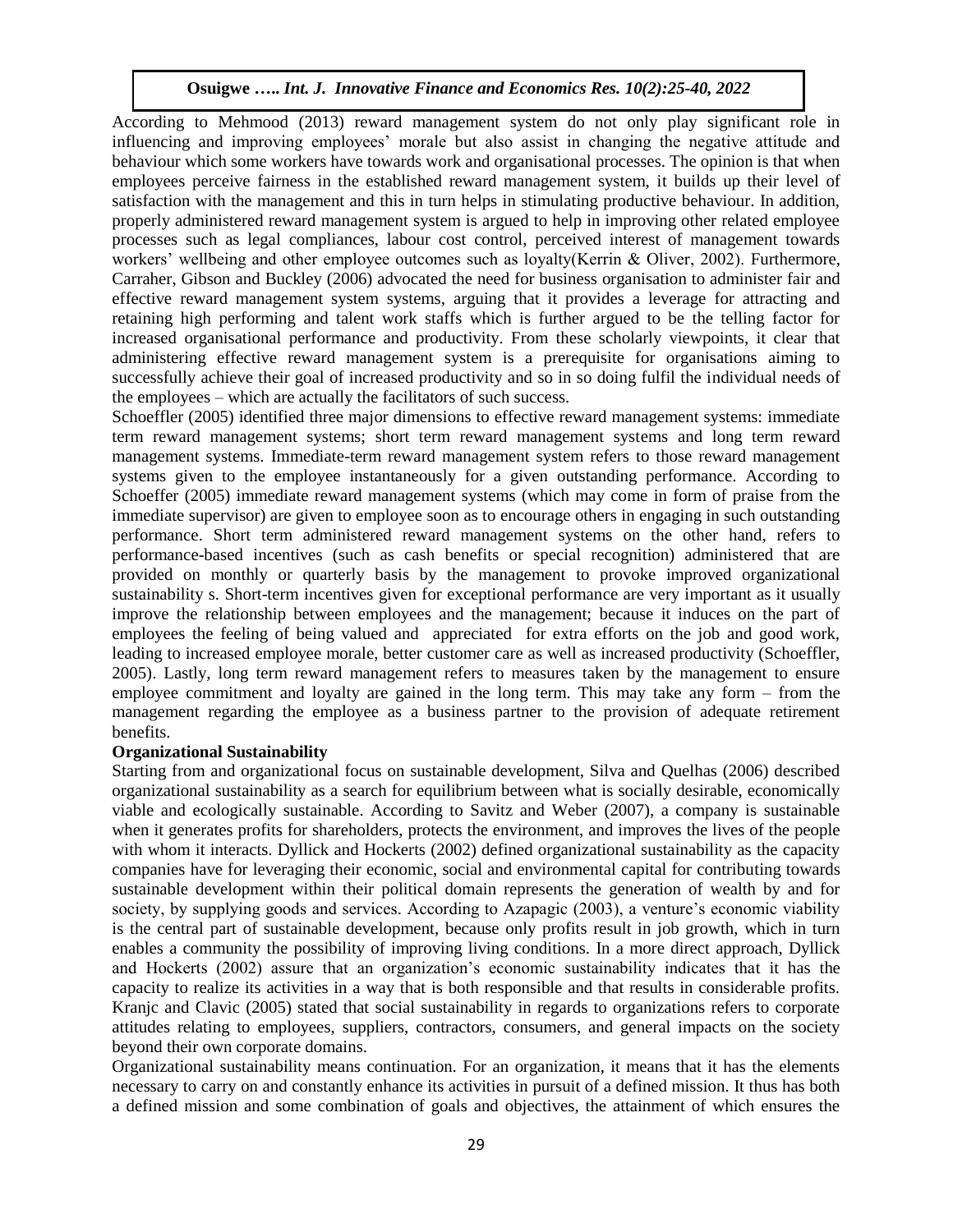successful pursuit of the mission (Joseph & Coblentz 2002). Sustainable organizations are not necessarily financially self-sufficient entities. Most organizations will never be able to carry out their missions with their own income (Dias, 2013). However, sustainable organizations are financially self-reliant. Through short-, medium and long term planning, competent and sufficient management and staff, visionary leadership, staff commitment to the organization's mission, craftsmanship skills, networking skills, an ongoing strategic planning process and a positive attitude among staff, they know what resources are available, or potentially so, how they will pursue them, and constantly seek diversified funding sources as they focus on their mission in all that they do. Sustainability is an approach born outside organizations that when enters the internal ambient lacks management tools. There is little in terms of how to systematically articulate these concepts so they become organizational actions and decisions (Munck, Munck, & Souza, 2011). As such, a set of tools become a necessity for the adequate management of OS, and the organizational competence approach has proven to be sufficient , as demonstrated in other empirical works (Souza, 2010; Bansi, 2013).

Organizational sustainability represents an ongoing process rather than a state of perfection. It is like a plant: it will grow and prosper if watered and cared for, but wither quickly if it is not. Furthermore, organizations are like a body: if one part is ill, the rest will not function like it should. If too many parts fail at once or in quick succession, the body dies. So keeping an organization sustainable requires a constant effort and unity of purpose focused on one overarching mission (Cella-de-Oliveira, 2012). Every staff member and manager must see both the forest and the trees or the organization becomes entangled in the underbrush. Sustainable organization needs to be strong institutionally, financially and morally.

#### **Theoretical Framework**

This study is anchored on Expectancy Theory by Vroom (1968). The Expectancy Theory was first advanced by Vroom (1968) to explain employee motivation at work and later expanded and refined by the works of other scholars such as Porter and Lawler (1968) & Pinder (1987). The expectancy theory has three key elements: expectancy, instrumentality, and valence (Vroom, 1964). A person is motivated to the degree that he or she believes that (a) effort will lead to acceptable performance (expectancy), (b) performance will be reward management system (instrumentality), and (c) the value of the reward management systems is highly positive (valence). Expectancy is a person's estimate of the probability that job-related effort will result in a given level of performance. Generally, estimates of expectancy by employees lie between two extremes. Expectancy, ranging from 0 to 1, is based on probabilities. If an employee sees no chance that effort will lead to the desired performance level, the expectancy is 0. On the other hand, if the employee is completely certain that the task will be completed, the expectancy has value.

Instrumentality is an individual's estimate of the probability that a given level of achieved task performance will lead to various work outcomes. As with expectancy, instrumentality ranges from 0 to 1. For example, if an employee sees that a good performance rating will always result in a promotion increase, the instrumentality has a value. If there is no perceived relationship between a good performance rating and a promotion, the instrumentality is 0. Valence is the strength of an employee's preference for a particular reward management system. Theoretically, a reward management system has a valence because it is related to an employee's needs. Valence provides a link to the need theories of motivation proposed by Herzberg, Maslow, and co. The reward management system such as promotion, peer acceptance, recognition by supervisors, might have more or less value to individual employees. Unlike expectancy and instrumentality, valence can be either positive or negative. If an employee has a strong preference for attaining a reward management system, valence is positive. At the other extreme, valence is negative. And if an employee is indifferent to a reward management system, valence is 0. The total range is from -1 to +1. Vroom suggests that motivation, expectancy, instrumentality, and valence are related to one another by the equation:  $M = E * I * V$  (Motivation = Expectancy \* Instrumentality \* Valence).

The multiplier effect in the equation is significant. It means that higher levels of motivation will result when expectancy, instrumentality, and valence are all high than when they are all low. If any one of the three factors is zero, the overall level of motivation is zero. Therefore, even if an employee believes that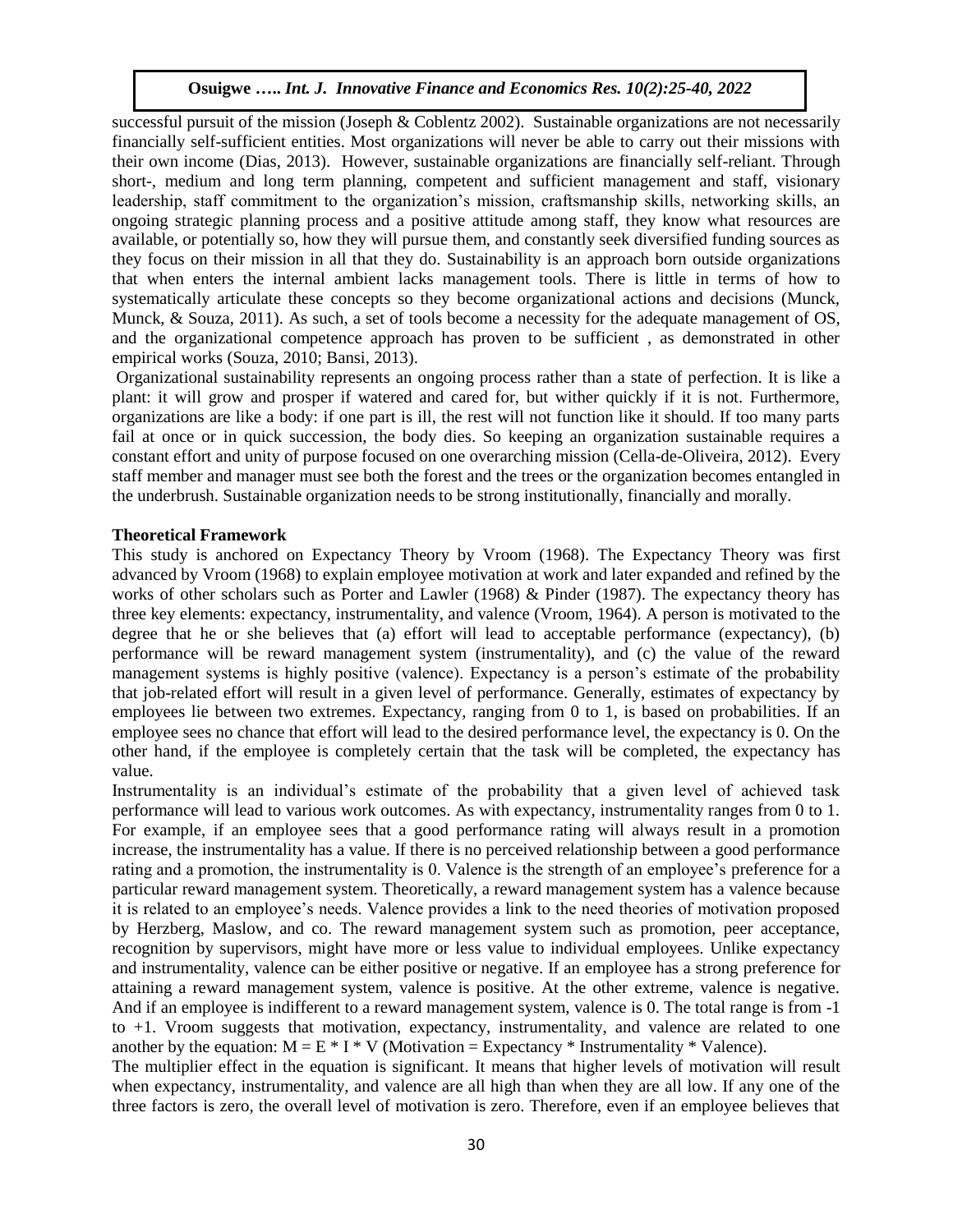his effort will result in performance, which will result in reward management system, motivation will be zero if the valence of the reward management system he expects to receive is zero, i.e. if he believes that the reward management system he will receive for his effort has no value for him (Lunenburg**,** 2011). Porter and Lawler (1969) have expanded this theory in order to identify the source of the values and expectations of individuals, and find the link between effort and performance with job satisfaction. The introduced variables are: predictors of effort, as a function of perceived value for the reward management system and the perceived probability of the relation between effort and reward management system; predictors of performance, since the latter depends not only on the effort but also on personal characteristics and skills; predictors of satisfaction, related to extrinsic and intrinsic reward management systems of the performance. The workers tend to be more satisfied if they perceive that their reward management systems as fair and adequate and the satisfaction influence the value that the workers attribute to the reward management systems in subsequent situations.

## **Appreciation System and organizational sustainability**

The employees who are appreciated by intrinsic reward management systems within the organization not only perform well according to their job description but also get motivated positively for the welfare of organization and for them. Employees struggle when their organization appreciate their work, reward management system them, respect them and consider them as a vital part of the organization. The employees efficiently do their jobs, behave effectively in the organization, and remain loyal to their organization. Reward management system management system and performance appraisal techniques can be improved by paying attention on human resource management approaches that improve organizational sustainability. Every organization's reward management system should focus on these major areas; compensation, benefits, recognition and appreciation (Sarvadi, 2010). Benefits such as car loans, medical covers, club membership, ample office space, parking slots and company cars are ways of reward management system and employees do note the types of benefit that their organization offers.

Recognition and appreciation are another integral component of a winning strategic reward management system. Recognition is to acknowledge someone before their peers for desired behaviour or even for accomplishments achieved, actions taken or having a positive attitude. Appreciation on the other hand centres on showing gratitude to an employee for his or her action. Such reward management systems help employees to gauge their performance and know whether they are doing good or bad (Sarvadi, 2010).In a Study conducted by ( Allen & Helms, 2002) revealed that it is very important for employers to research regularly on expressing an appreciation to encourage behavior of employees to reach strategic goals.

# **Fringe Benefits and Organizational Sustainability**

According to Lawler (2003), there is a strong relationship with fringe benefits & organizational sustainability. Also fringe benefits are one of the key forces that drives organizational and organizational sustainability. Rynes, Colbert and Brown (2012) stated that as organization provides employees with something of value, employee in return provides the organization with something of value (Labour). Thomson and Rampton (2013) stated that there is a positive relationship between fringe benefits and performance. This is because when benefits are given out often, employees tends to easily relate it to performance. According to Torrington, Taylor and Hall (2006) their paper shows that when human beings are appreciated with benefits it will improve organizational sustainability. Santhapparaj and Alan (2015) examined the relationship between fringe benefit and organizational sustainability among the academic staffs in private universities in Malaysia. The result showed that fringe benefit is positively related to organizational sustainability. Sweet, Nelson and Moberg (2016) agreed that there is a positive influence of benefits on organizational sustainability and it can be observed in every field of life.

## **Career Development and Organizational Sustainability**

Career development often used to close the gap between current performances and expected future performance. Beardwell, Holden and Claydon (2014) point out that career advancement is a form of motivation which is increasingly seen by managers as a mechanism for improvement. Greenhaus, *et al.*  (2010) stated that career development is a continuous process of work life. Career development benefits not only the individual employee, but also the organization. The development of employees for future positions, an organization is assured of a supply of qualified, committed employees to replace the higher-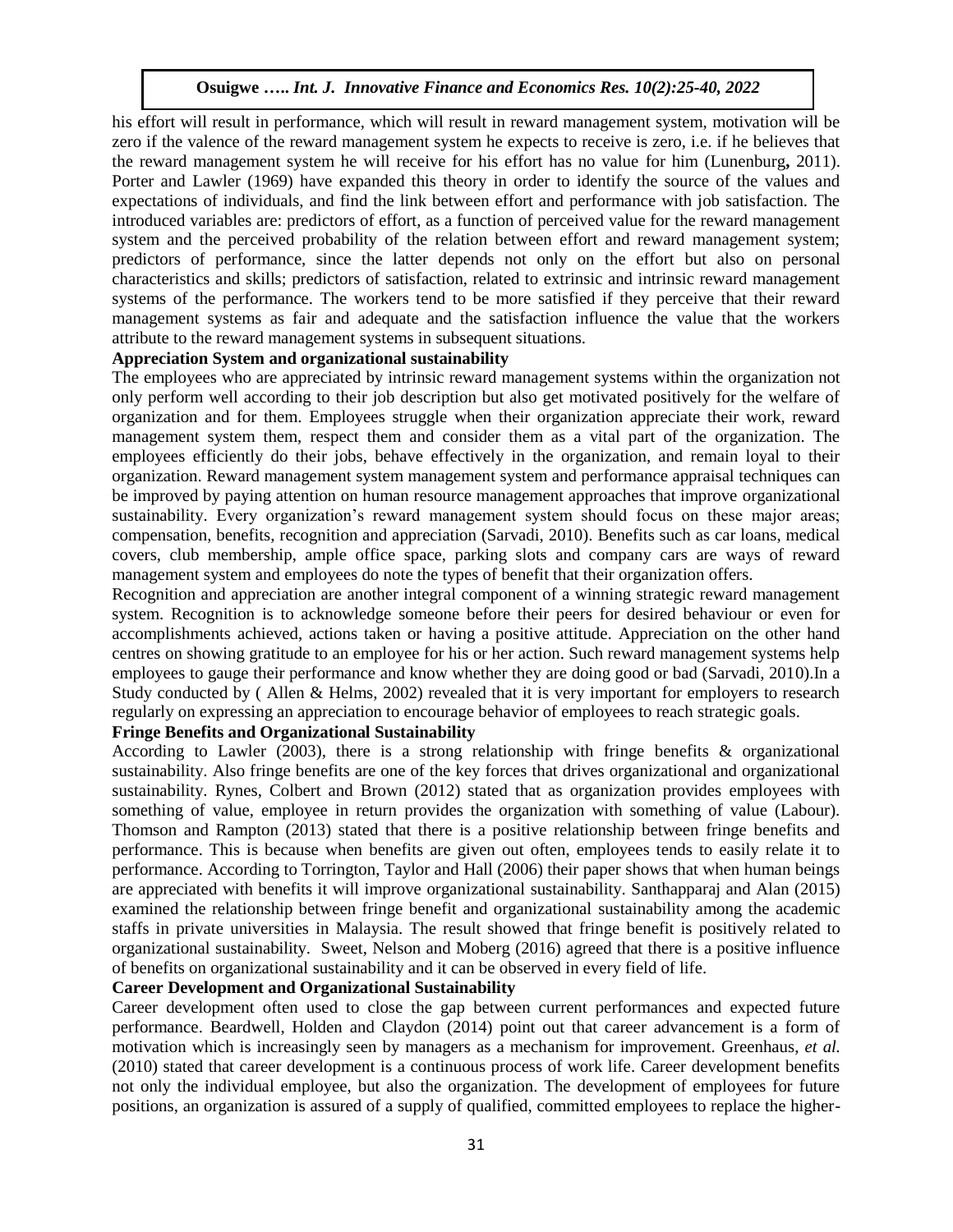level employ. In addition, a career development practice enables organizations to develop and place employees in positions compatible with their individual career interests, needs, and goals. Career development practices are key strategic considerations for all organizations regardless of size, sector, market or profile. The development of the capacity and capability of the organization's managers has a fundamental impact on efficiency, effectiveness, morale and profitability of an organization. High performing organizations increasingly pay close attention to the validity of their recruitment practices and are becoming equally vigilant about developing their employees' career in order to ensure they achieve optimum performance both in the present and the future (Lee  $&$  Bruvold, 2013).

## **Empirical Review**

Several studies have been done on reward management system management and organizational performance in different parts of the world. Next is a discussion of some of recent studies Quresh, Zaman and Shah (2019) examined the relationship between extrinsic reward management systems, intrinsic reward management systems on organizational performance. The descriptive survey method was adopted for this study. Questionnaire was use to collect data from 470 respondents in Pakistan in cement industry. The study engaged Spearman's correlation method to test hypotheses formulated for the study at .01 level of significance. The study also found that recognition techniques (approaches) used in cement factories are good for the maximum organizational performance. This study is relevant but different from the current study as the later is dealing with target population of white collar jobs, while the former examined factory workers.

Udo-Anyanwu and Amadi (2019) examined reward management system systems and job satisfaction of librarians in academic libraries in Imo State, Nigeria. It was carried out to determine the relationship between reward management system systems (extrinsic and intrinsic) and job satisfaction among library staff in tertiary institutions in Imo State. Correlational research design was adopted while the rating scale was used for data collection. The population of the study was made up of the one hundred and one (101) librarians working in the academic libraries studied. To answer the research questions, mean was used to answer the first research question, for research questions two and three, Pearson Product Moment Correlation (PPMC) was used. The hypotheses were tested using t-test of significance of correlation. The result of the study showed that majority of the library staff indicated that they were highly satisfied with their job. There is a positive relationship between level of extrinsic reward management system and extent of job satisfaction among library staff and there is a significant relationship between intrinsic reward management system and extent of job satisfaction among library staff. Implications: Based on the results of the study, the researchers recommended that; every effort should be made to sustain the satisfaction level of librarians, and that stakeholders should ensure that no form of reward management system is provided at the expense of the other since their combination yields a significant relationship.

Ahmed and Sadia (2017) explored the relationship between reward management systems and organizational sustainability of private banks in Pakistan. In addition, it also identifies the impact of reward management system on organizational sustainability.. The challenges for banking firms in current scenario are to retaining its employees. This study will help the bank managers to an implementation of reward management system. A sample of 92 respondents in three districts (Lodhran, Vehari, Khanewal) of south Punjab, Pakistan was taken from HBL, ABL, MCB, UBL and BOP banks. A structure Likert Scale format questionnaire has been used for data collection. Questionnaires consist of two parts; the first part of questionnaires comprises demographic respondent data while second part comprises three variables questions. In order to analyze the data, regression analysis has been used. The result of this study reveals that there is the presence of a relationship between intrinsic and extrinsic reward management systems on organizational sustainability and has a significant effect of intrinsic and extrinsic reward management systems difference on organizational sustainability of the banking sector in Pakistan. Omokorede, (2017) studied reward management system and organizational performance of selected manufacturing companies in Lagos State, Nigeria. This study adopted survey research design. The target population comprised of 3105 staffs of technical/production department in the three manufacturing companies in Lagos state Nigeria Taro Yamane's formula was used to determine the sample size of 459 respondents. A structured questionnaire was used to generate data .The questionnaire was adapted with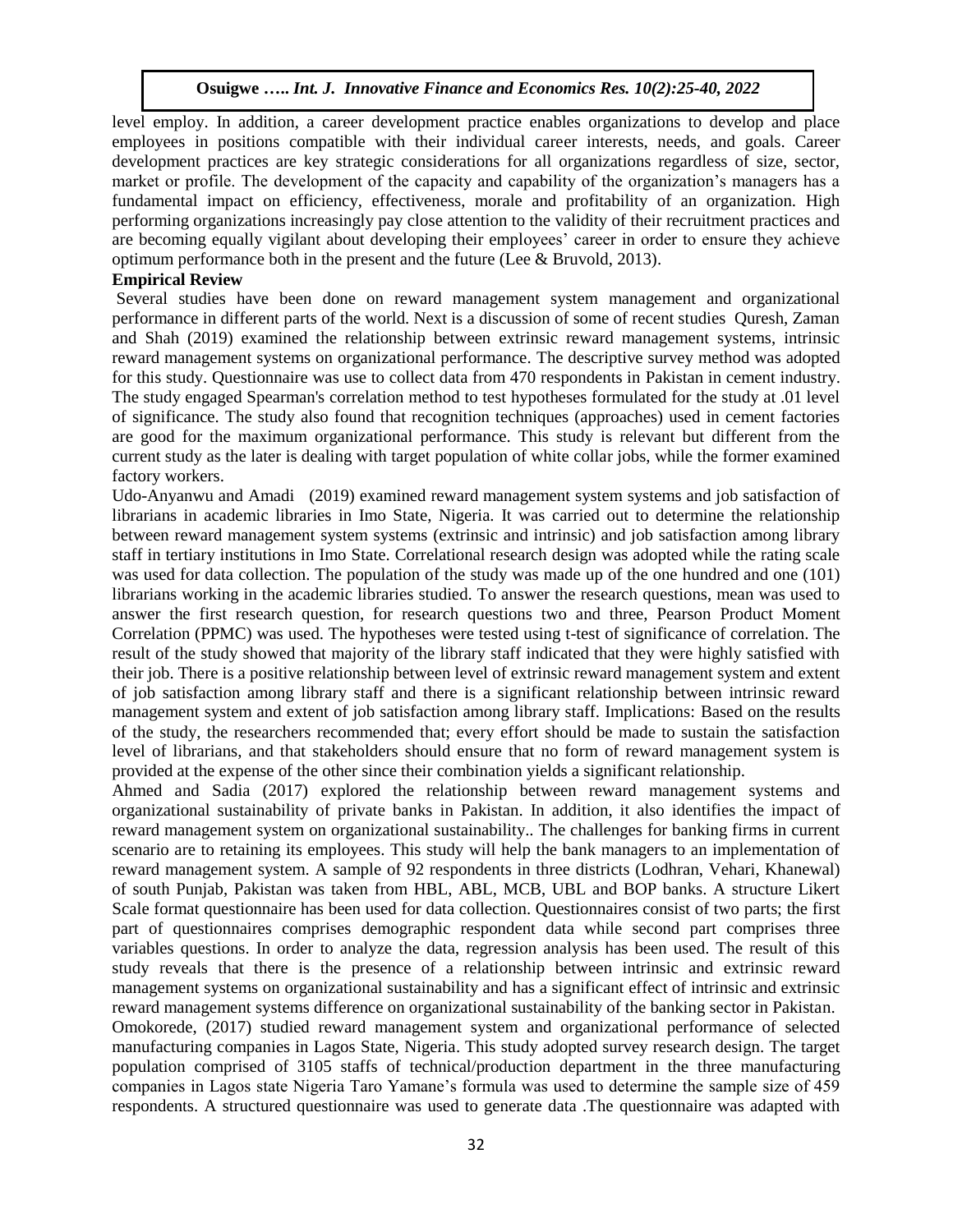Cronbachs Alpha test or the constructs of the variables ranging from 0.887-0.908, respectively. Data were analyzed using descriptive statistics (Frequencies, percentages, inferential statistics (regression).The findings revealed that there was a significant positive relationship between sense of accomplishment and employee task performance. Recognition & appreciation has a significant positive effect on organizational su performance.

Teferi, (2017) examined the effect of reward management system management practice on employees' performance with special reference to catering and tourism training institute (CTTI). Explanatory method of research was adopted. A questionnaire designed to collect the data on the factors related to reward management systems like pay/salary, benefit, promotion, working condition, responsibility, recognition and employee performance. The data collected from the academic employees of Catering and Tourism Training Institute. The target population was academic staffs of CTTI. Total number of respondents in this study was 75 with 6 non-response rate. Primary data was gathered using adopted questionnaires. Descriptive statistics was used to summarize the data. This includes Percentage, frequencies mean and standard deviation. Tables and other figural presentations were appropriately used. Correlation analysis was used to identify the relationship between reward management system and employee performance. The findings obtained indicated that reward management system practices have a positive influence on organizational sustainability.

Ihedinmah and Nnadozie, (2015) determined whether a relationship exists between rewards system and employee performance. More specifically, the study intends to address the relationship between intrinsic and extrinsic rewards on employee performance. A questionnaire designed in the likert-scale format was administered to employees of commercial banks in Awka Metropolis. Presentation and analysis of questionnaire was done using descriptive statistics, regression technique and two-way ANOVA. The empirical results indicated the presence of a relationship between rewards and employee performance and that there is a significant difference on the effects of intrinsic and extrinsic rewards on employee performance.

Onyang, (2014) examined the effect of employee's rewards policy in any organization controls the behavior and pattern of work hence a major driving force towards organizational development. This is because employee rewards dictates the level of motivation essential for the attainment of individual and organizational goals. This study explored these two important variables in an organization. Employee rewards policy in this research was the independent variable with sub variable such as benefits, compensation, incentives and promotion. Organization performance was the dependent variable being measured by indicators such as quality, efficiency, productivity and effectiveness. This study adopted Equity Theory on the basis of its emphasis on rewards and performance which were the key variables. The research adopted descriptive survey research design and was located in Public Primary Schools in Rachuonyo North Sub County. The key respondents included Head teachers, Deputy Head teachers, Senior Masters, Teachers and Education Officers with a total sample size of 403 participants. The study used structured questionnaire. Test-retest technique was used to achieve Reliability with Cronbach alpha value of 0.776 being attained. A total of 349 questionnaires were returned for analysis of data. This was 87% return rate on the Questionnaires. The study found out that there is a positive correlation between employee benefits and organization performance. Employees compensation accounts for 5.5% of the organization performance. Employee Incentives is positively correlated with organization performance by 38.7% while promotion accounts for 34.6% (r=.346). The study further found out that Employee compensation significantly and positively (p=0.004) affect organization performance. Employee Promotion significantly (p=0.000) affect organization performance. The overall R Square value was 0.256 and Adjusted R is 0.247 demonstrating that employee rewards combined accounts for 26% of the organization performance. The study recommended that Teachers Service Commission should ensure that employee rewards are clearly spelt in the remuneration policy and are effectively implemented so as to enable performing employees do extremely well.

Mkasia (2014) examined the influence of reward management practices on the performance of employees at Nakumatt Holdings Limited. A total of 195 questionnaires were administered and the study managed to obtain 100 completed questionnaires representing. Descriptive statistics such as mean and standard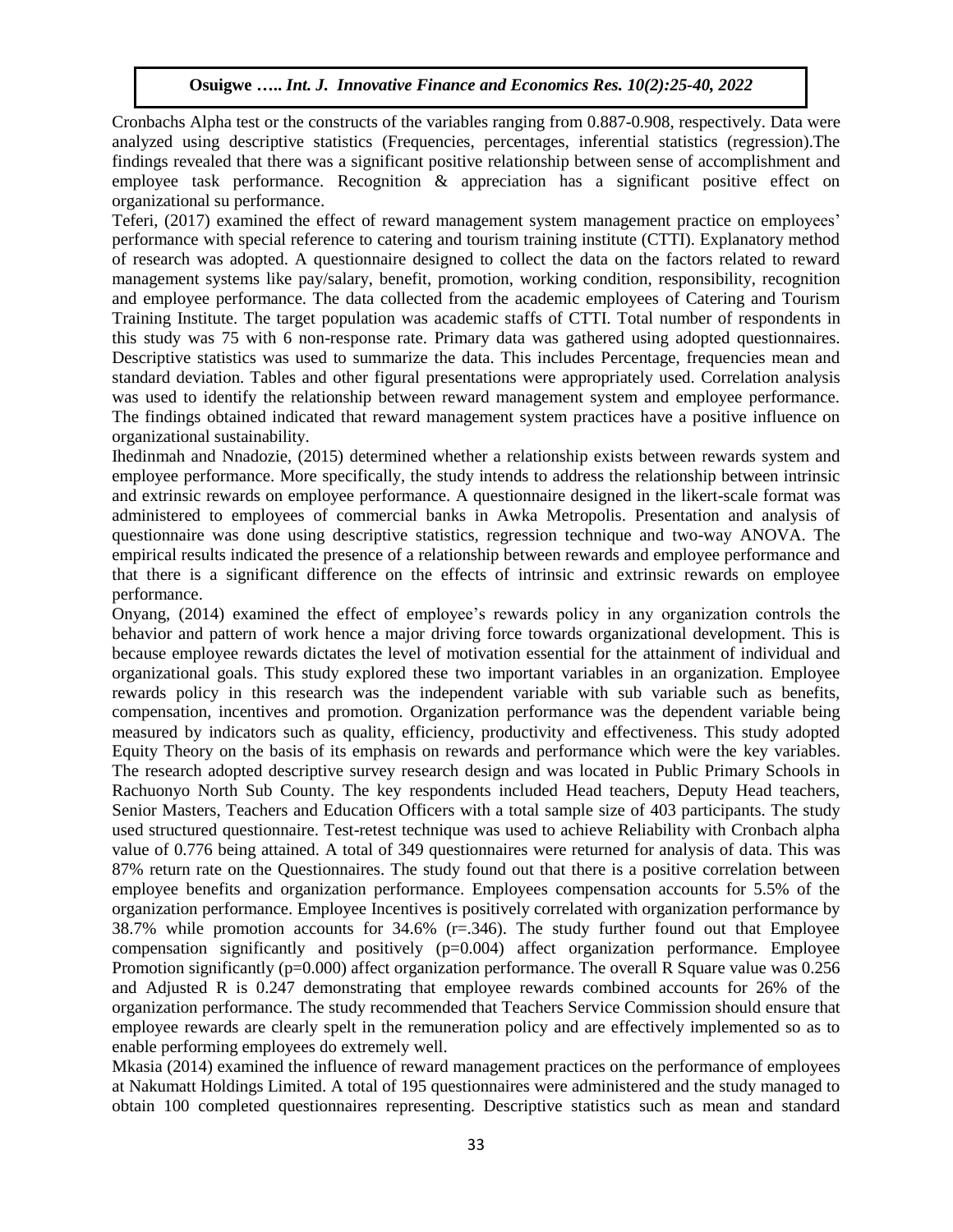deviation were used to analyze the data. Regression analysis was used to test the relationship between the variables under study in relation to the objectives of the study. Analysis of variance (ANOVA) was used to confirm the findings of regression. The study concluded that both financial and no-financial rewards have a positive effect on the performance of employees at Nakumatt Holdings Limited. However, nofinancial rewards had a greater influence since they involve rewards such as recognizing high achievers and excellent performers of the company and giving them promotion on merit, providing employees with a good working environment, offering employees training programs to its employees as well as giving them opportunities for career advancement and rewarding responsibilities. All this either equips the employee with the skills and motivation needed for excellent performance or creates a conducive environment for them to work.

Wasiu and Adebajo (2014) examined the place of reward systems on employee's performance in Lagos state. The study empirically examines data collected from selected secondary schools in the state to draw a nexus between employee reward system and job performance. In an attempt to address the problems, descriptive research design was adopted through survey research. 200 questionnaires were randomly administered to ten (10) sampled public schools in the state. Three hypotheses were formulated and tested at 95 percent (%) confidence level using statistical package for social science (SPSS). The findings revealed that there is a significant relationship between employee's performance and salary package, employee job allowances and performance and in-service training and employee's performance. The study therefore, recommends that adequate salary, allowances in terms of housing, health, hazard, transfer, involvement of teachers in decision making, establishment of teachers salary scale in line with other profession so as to promote job security.

Yasmeen, Farooq and Asghar (2013) examined the impact of rewards on organizational in Pakistan. The descriptive survey method was used for the study while a total of 160 respondents were purposively selected. The t-test statistical analysis was used to test the stated null hypotheses at .05 level of significance. The study revealed that there exists insignificant and weak relationship between salary, bonus and organizational. However it found that there exists moderate to strong relationship between promotions and organizational. Although these two studies are similar to the current study, they were conducted outside Tanzania and because of cultural difference and other idiosyncrasy raises; the impact of rewards on organizational sustainability could yield different outcomes in Tanzania.

Cherotich (2012) evaluated the effects of total reward on job satisfaction among bank employees in Nakuru, Kenya. The bank employees were targeted and a sample of 108 employees was obtained through stratified random sampling method. Data was obtained through use of questionnaires. It was noted that banks provided training, career development and promotion and this led to employee satisfaction. In his study on commercial banks in Kenya,.

Aktar, Sachu and Ali (2012) examined the impact of intrinsic rewards recognition. Learning opportunities, challenging work and career advancement, and extrinsic rewards (basic salary and performance bonus) on employee performance in twelve commercial banks of Bangladesh as is in this study. The study adopted a descriptive survey research design to collect data for analysis. Four hundred and forty one (441) questionnaires were distributed to the population of the study, while only four hundred and fifteen (415) were returned in good faith. T-test was used for data analysis. The study found that each factor within both extrinsic and intrinsic reward was a highly significant factor which affects employees' performance. In contrast, the study conducted by

# **METHODOLOGY**

Survey research design was adopted in this study. This study was carried out in Anambra State, Nigeria. The population of study comprised 365 Small scale manufacturing firms in Anambra state, Nigeria. The sample size consists of 365 using entire population. With respect to this study, the researcher makes use of primary data. The primary sources of data include the questionnaire and oral interview. Questionnaire was used as the instrument of data collection. The questionnaires employed were Likert non-comparative scaling technique. The likert scale that was used in this study were categorized between 1 and 5 where 1 represents strongly disagree to 4 strongly agree and neutral. The researcher used face and content validity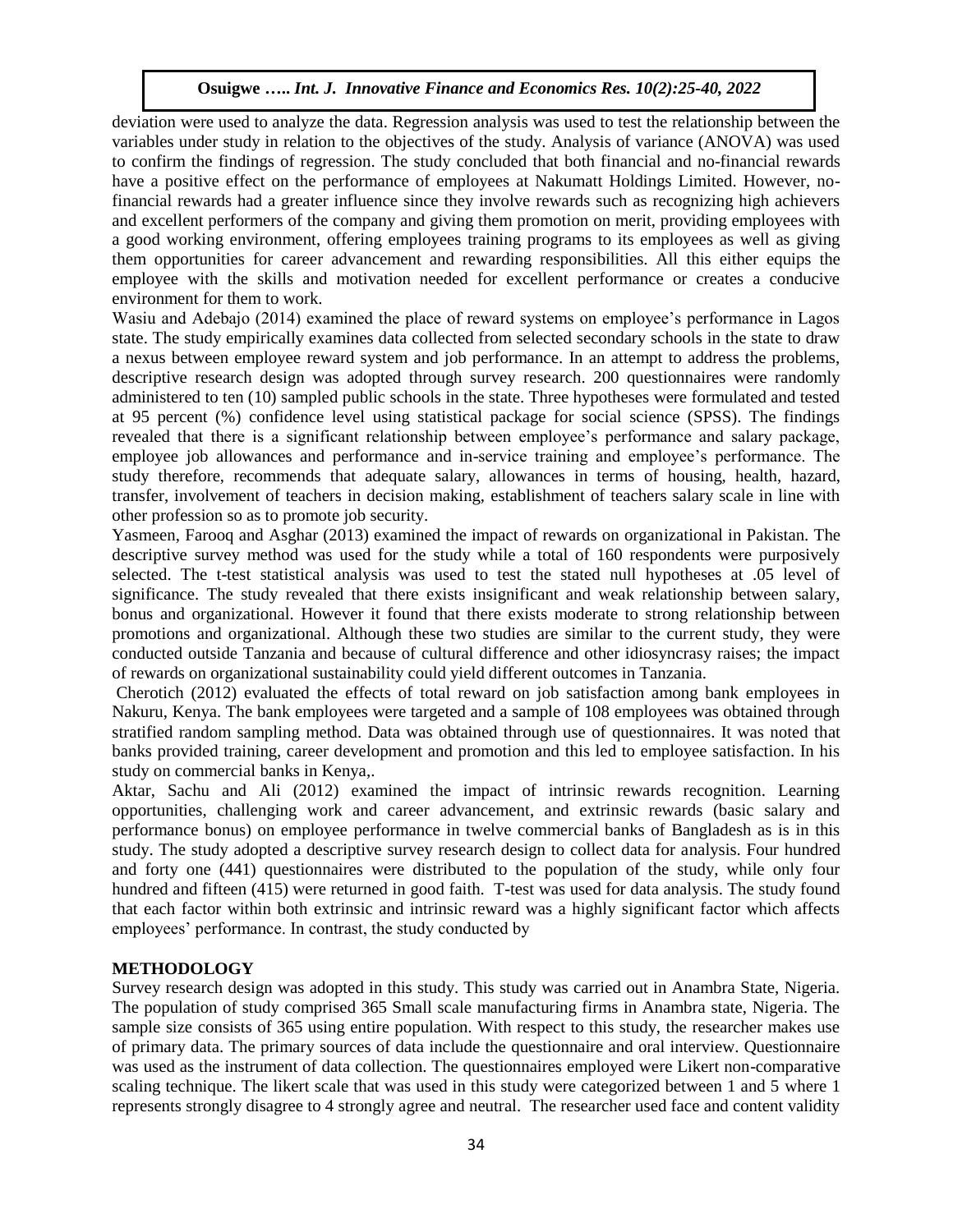in this research work. The researcher used test-retest method in order to test reliability of the research instruments. The study also employed Cronbach's alpha to verify the internal consistency of each construct in order to achieve reliability. Multiple regression analysis was used in testing hypotheses to assess the effect of reward management system management on organizational sustainability. P value was considered significant at level 0.05.

## **DATA PRESENTATION AND ANALYSIS**

In this section, the data generated from the SMEs were presented, analyzed and interpreted. A total of three hundred and sixty five copies of questionnaires were distributed to the respondents, out of which three hundred and fifty seven copies of the questionnaire were properly filled and found relevant to the study. Therefore, the analysis was based on the three hundred and fifty seven relevant copies.

**Research Question One**: *To what extent does appreciation system affect organizational sustainability in SMEs manufacturing firms in Anambra state?*

**Table 1: Respondents' Opinion on extent does appreciation system affect organizational sustainability** 

|       |                          | Frequency | Percent | Valid Percent |
|-------|--------------------------|-----------|---------|---------------|
|       | <b>Strongly Disagree</b> | 36        | 10.2    | 10.2          |
|       | Disagree                 | 29        | 8.2     | 8.2           |
| Valid | Undecided                | 8         | 2.3     | 2.3           |
|       | Agree                    | 184       | 52.0    | 52.0          |
|       | <b>Strongly Agree</b>    | 93        | 26.3    | 26.3          |
|       | Total                    | 350       | 100     | 100           |

Source: Field Survey, 2022/SPSS

Table 1 shows that greater percentages 52% of respondents agree that appreciation system affect organizational sustainability in SMEs manufacturing firms, 26% strongly agree, 2.3% are undecided, 8.2% disagree while 10.2%of respondents strongly disagree.

**Research Question Two**: *To what extent does fringe benefit affect organizational sustainability in SMEs manufacturing firms in Anambra state?*

**Table 2: Respondents' View on the extent does fringe benefit affects organizational sustainability** 

|       |                          | Frequency | Percent | Valid Percent |
|-------|--------------------------|-----------|---------|---------------|
|       | Strongly agree           | 89        | 25.2    | 25.2          |
|       | Agree                    | 165       | 46.6    | 46.6          |
| Valid | Undecided                | 15        | 4.2     | 4.2           |
|       | <b>Disagree</b>          | 48        | 13.6    | 13.6          |
|       | <b>Strongly Disagree</b> | 33        | 9.4     | 9.4           |
|       | Total                    | 350       | 100     | 100           |

Source: Field Survey, 2022/SPSS

Table 4.7 reveals that 25% of the respondents strongly agree that fringe benefit affect organizational sustainability in SMEs manufacturing firms, 47% agree, 4.3% are undecided, 13.7% disagree while 9.4% of respondents strongly disagree.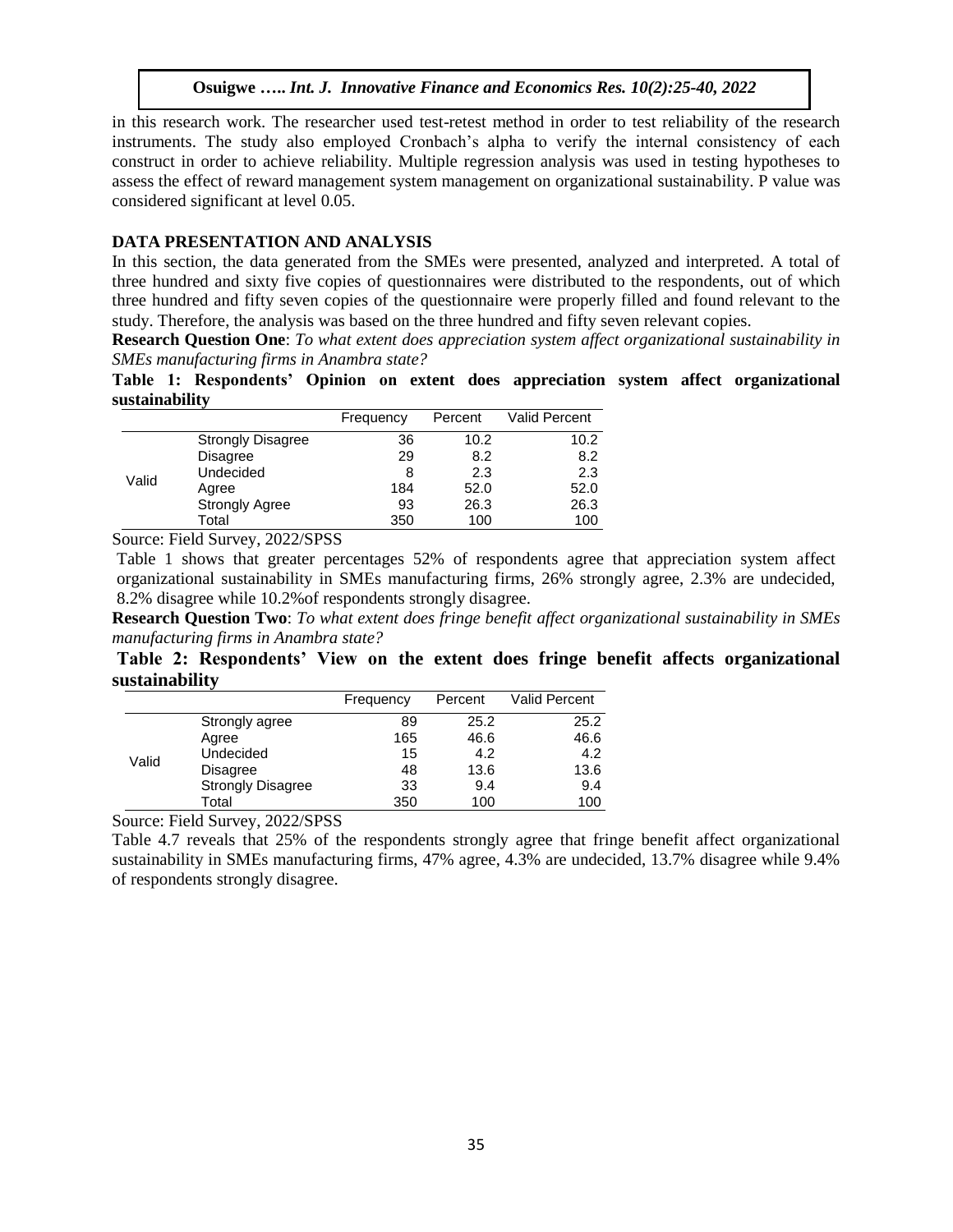**Research Question Three:** *To what degree does career development affect organizational sustainability in SMEs manufacturing firms in Anambra State?*

**Table 3: Respondents' view on whether career development affects organizational sustainability in SMEs manufacturing firms** 

|       |                          | Frequency | Percent | Valid Percent |
|-------|--------------------------|-----------|---------|---------------|
| Valid | Strongly agree           | 26        | 7.3     | 7.3           |
|       | Agree                    | 202       | 57.1    | 57.1          |
|       | Neutral                  | 68        | 19.2    | 19.2          |
|       | Disagree                 | 10        | 2.8     | 2.8           |
|       | <b>Strongly Disagree</b> | 44        | 12.4    | 12.4          |
|       | Total                    | 350       | 100     | 100           |

Source: Field Survey, 2022/SPSS

Table 3 shows that 7.3% of the respondents strongly agree that career development affects organizational sustainability in SMEs manufacturing firms, 57.1% agree, 19.2% are neutral, 2.8% disagree, while 12.4%of respondents strongly disagree.

## **The Results of the Regression Analysis**

Multiple regression analysis was employed to determine the effect of the independent variables on the dependent variable. The essence is to ascertain the effect of reward management system management system on organizational sustainability. The results are presented in tables

## **Table 4: Summary of Regression Result**

| <b>Model</b> |     | <b>R</b> Square I | <b>Adjusted R</b><br><b>Square</b> | Std. Error of the<br><b>Estimate</b> | Durbin-<br>Watson |
|--------------|-----|-------------------|------------------------------------|--------------------------------------|-------------------|
|              | 74a | .530              | C 4 7                              | 3.197                                | 745               |

a. Predictors: (Constant), Career Development , Appreciation system, Fringe benefits

b. Dependent Variable: Organizational sustainability

**Source:** SPSS Ver. 21

Table 4 above indicates that  $\mathbb{R}^2$  which measures the strength of the effect of independent variable on the dependent variable have the value of 0.530. This implies that 53.0% of the variation in organizational sustainability is explained by variations in reward management system variables (Appreciation system, Fringe benefits and career development). This was supported by adjusted  $\mathbb{R}^2$  of 61.7%. The Durbin-Watson statistics was employed to check for autocorrelation in the model. Durbin-Watson statistics of 2.742 shows that the variables in the model are not auto-correlated and are therefore, reliable for predications.

# **Test of Hypotheses**

Here, the three hypotheses formulated earlier in this study were tested using the t-statistics and probability from the coefficient result of the multiple regression analysis. The results are presented the table 3 below. **Table 5 Coefficients of the Regression Result**

|                |                           | Unstandardized Coefficients |                   | <b>Standardized</b><br><b>Coefficients</b> |        |      |
|----------------|---------------------------|-----------------------------|-------------------|--------------------------------------------|--------|------|
| <b>I</b> Model |                           | B                           | <b>Std. Error</b> | <b>Beta</b>                                |        | Sig. |
|                | (Constant)                | 22.159                      | 1.757             |                                            | 12.612 | .000 |
|                | Appreciation system       | 1.040                       | .040              | .054                                       | 2.003  | .004 |
|                | Fringe benefits           | 1.108                       | .042              | .140                                       | 3.580  | .000 |
|                | <b>Career Development</b> | .028                        | .041              | .037                                       | 2.693  | .005 |

a. Dependent Variable: Organizational sustainability

# Source: SPSS Version 21.0

# **Test of Hypothesis One**

Ho2: Appreciation system has no significant effect on organizational sustainability.

Hi2: Appreciation system has a significant effect on organizational sustainability.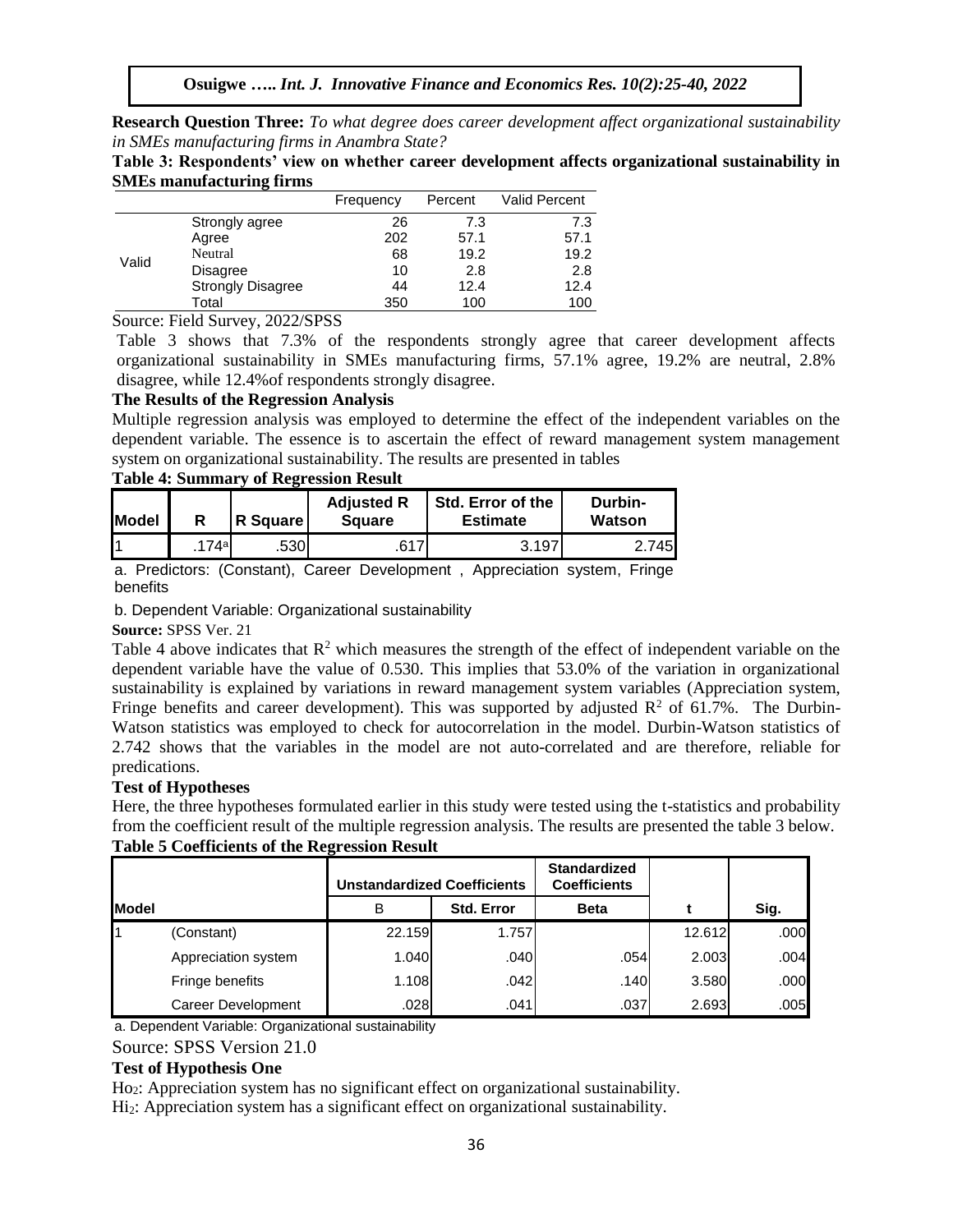Appreciation system recorded a t-statistics value of 2.003 with an alpha value of 0.007. Therefore, the null hypothesis is rejected while the alternative hypothesis is accepted. This implies that appreciation system has a significant positive effect on organizational sustainability..

# **Test of Hypothesis Two**

Ho3: Fringe benefits has no significant effect on organizational sustainability..

Hi3: Fringe benefits has a significant effect on organizational sustainability..

Fringe benefits recorded a t-statistics value of 3.580 with a probability value of 0.000 which is statistically significant at 5% level. Therefore, the null hypothesis is rejected while the alternative hypothesis is accepted. It is therefore concluded that Fringe benefits has a significant positive effect on organizational sustainability..

# **Test of Hypothesis Four**

Ho5: Career development has no significant effect on organizational sustainability..

Hi<sub>5</sub>: Career development has a significant effect on organizational sustainability..

Career development has a t-statistics value of 2.693 with a probability value of 0.005 which is statistically significant at 5% level. Therefore, the null hypothesis is rejected while the alternative hypothesis is accepted. It is therefore concluded career development has a significant positive effect on organizational sustainability..

# **DISCUSSION OF FINDINGS**

This work examined effect of reward management system on organizational performance with particular reference to manufacturing firms Anambra State. The unit of the study comprises of the employees of the sampled manufacturing firms. Data generated questionnaire were analyzed using percentages and multiple regression analysis. The results showed that appreciation system has a significant positive effect on organizational sustainability. This agrees with the findings of Onyango (2014) that appreciation system significantly affect organization performance. This also tallies with the findings of Odoh (2011) that appreciation system has significant effect on productivity of Nigeria workers.

The study also found that fringe benefits have a significant positive effect on organizational sustainability. This tally with the findings of Wasiu and Adebajo (2014) that significant relationship exist between reward management system and organizational sustainability. This also agrees with the findings of Hatice (2012) that intrinsic reward management systems have significant influence on employee results.

The study further shows that career development has a significant positive effect on organizational sustainability. This agrees with the findings of Apeyusi (2012) that positive relationships exist between reward management system and organizational sustainability.

# **Summary of Findings**

In summary, the findings of the study are:

- 1. Appreciation system has a significant positive effect on organizational sustainability in manufacturing firms in Anambra state
- 2. Fringe benefits a significant positive effect organizational sustainability in manufacturing firms in Anambra state
- 3. Career development has a significant positive effect on organizational sustainability in manufacturing firms in Anambra state

# **CONCLUSION**

This work examined effect of reward management system on organizational sustainability with particular reference to manufacturing firms in Anambra state. Data generated through questionnaire were analyzed using percentages and multiple regression analysis. The study also found that appreciation, Fringe benefits and career development was found to have a significant positive effect on organizational sustainability. Based on the foregoing, the study concludes that reward management system has a significant positive effect on organizational sustainability in the sampled manufacturing firms in Anambra State.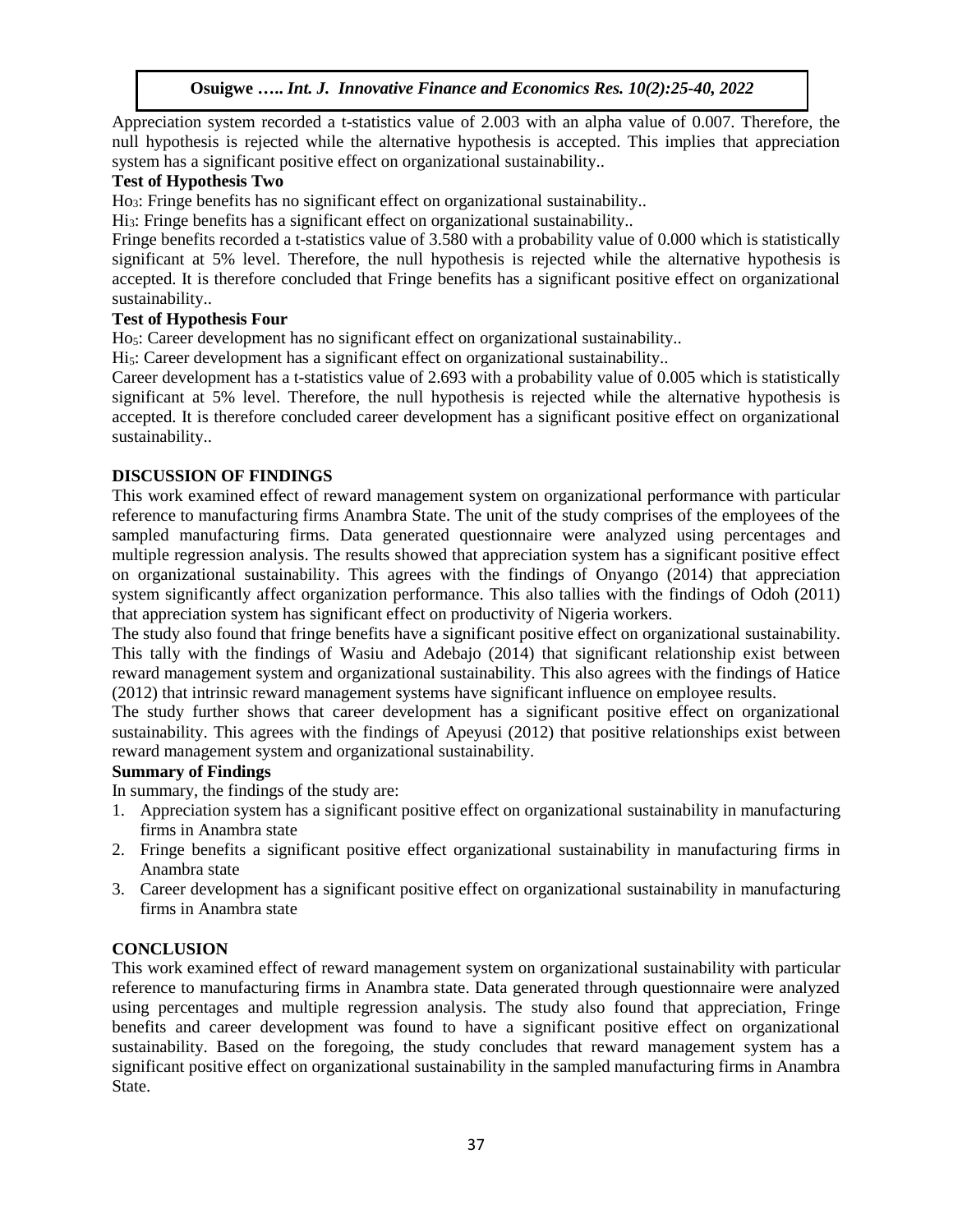## **RECOMMENDATIONS**

Based on the findings, the study recommends the following:

- 1. A balance should be created by manufacturing authorities in adopting which motivational measures to use since this study indicate that appreciation are capable of influencing one aspect of employee behavior or the other. Managers should employ the two in order to get the best performance from the employees and organizational sustainability.
- 2. Management of manufacturing should ensure constant review of their reward management system policy in order to ensure that they are in line with the current Fringe benefits, so as to motivate their employee to be committed to improved performance and organizational sustainability.
- 3. Management of manufacturing should ensure that their employees are trained in other to development their career on the level of services they render to the organization since performance-based reward management system brings out the best in the organization.

## **REFERENCES**

- Ajila, C. & Abiola, A. (2014). Influence of Reward management systems on Workers Performance in an Organisation, *Journal of Social Science,* 8(1), 7-12.
- Alam, M.S, Saeed, A.S.A, Sahabuddin, M. & Akter, S. (2013). Relationship between Employee Recognition and Employee Contribution in Service Industry, *International Journal of Business and Marketing Management,* 1(1), 1-8.
- Ali, A. (2013). Significance of human resource management in organisations: Linking Global Practices with Local Perspective, *Journal of Arts, Science & Commerce,* 4(1), 78-87.
- Ankli, R.E. & Palliam, R. (2012). Enabling a motivated workforce: exploring the *sources of motivation, Development* and Learning in Organizations': *An International Journal,* 26(2), 7-10.
- Anku-Tsede, O., & Kutin, E. (2013). Total Reward management system Concept: A Key Motivational Tool for Corporate Ghana, *Business and Economic Research,* 3(2), 173-183.
- Armstrong, M. & Brown, D. (2005). Reward management system Strategies and Trends in the United Kingdom: The Land of Diverse and Pragmatic Dreams, *Compensation Benefits Review,* 37(4), 41-53.
- Armstrong, M. (2010). Hand book of Reward management system management practices: improving performance through reward management system,3rd ed. London New Delhi: Kogan page ltd.
- Azasu, S., (2009). Reward management systems and performance of Swedish real estate firms, Compensation & Benefits Review, 41(4): 19-28.
- Chepkwony, C. C. & Oloko, M. (2014). The relationship between reward management systems systems and job satisfaction: a case study at teachers service commission Kenya. *European Journal of Business and Social Sciences,* 3(1), 59 -70.
- Chijioke, N.N. & Chinedu, E.F. (2015). Effect of reward management systems on organizational sustainability in organisations: A Study of Selected Commercial Banks in Awka Metropolis. *European Journal of Business and Management,* 7(4), 80-88.
- Danish, R.Q. & Usman, A. (2010). Impact of reward management system and recognition on job satisfaction and motivation: An Empirical Study from Pakistan, *International Journal of Business and Management,* 5(2), 159-167.
- Danish, R.Q. & Usman, A. (2010). Impact of reward management system and recognition on job satisfaction and motivation: An Empirical Study from Pakistan, *International Journal of Business and Management,* 5(2), 159-167.
- Day, J. W., Holladay, C. L., Johnson, S.K. & Barron, L.G. (2014). Organisational reward management systems: considering employee need in allocation, *Personnel Review,* 43(1), 74-95.
- De Simone, S. (2015). Expectancy Value Theory: Motivating Healthcare Workers, *American International Journal of Contemporary Research,* 5(2), 19-23.
- Ejumudo, K. B. O. (2014). Pay reward management system management and staff performance in Nigeria: A Study of the Anambra State Civil Service. *Public Policy and Administration Research Journal.* 4(9), 79-95.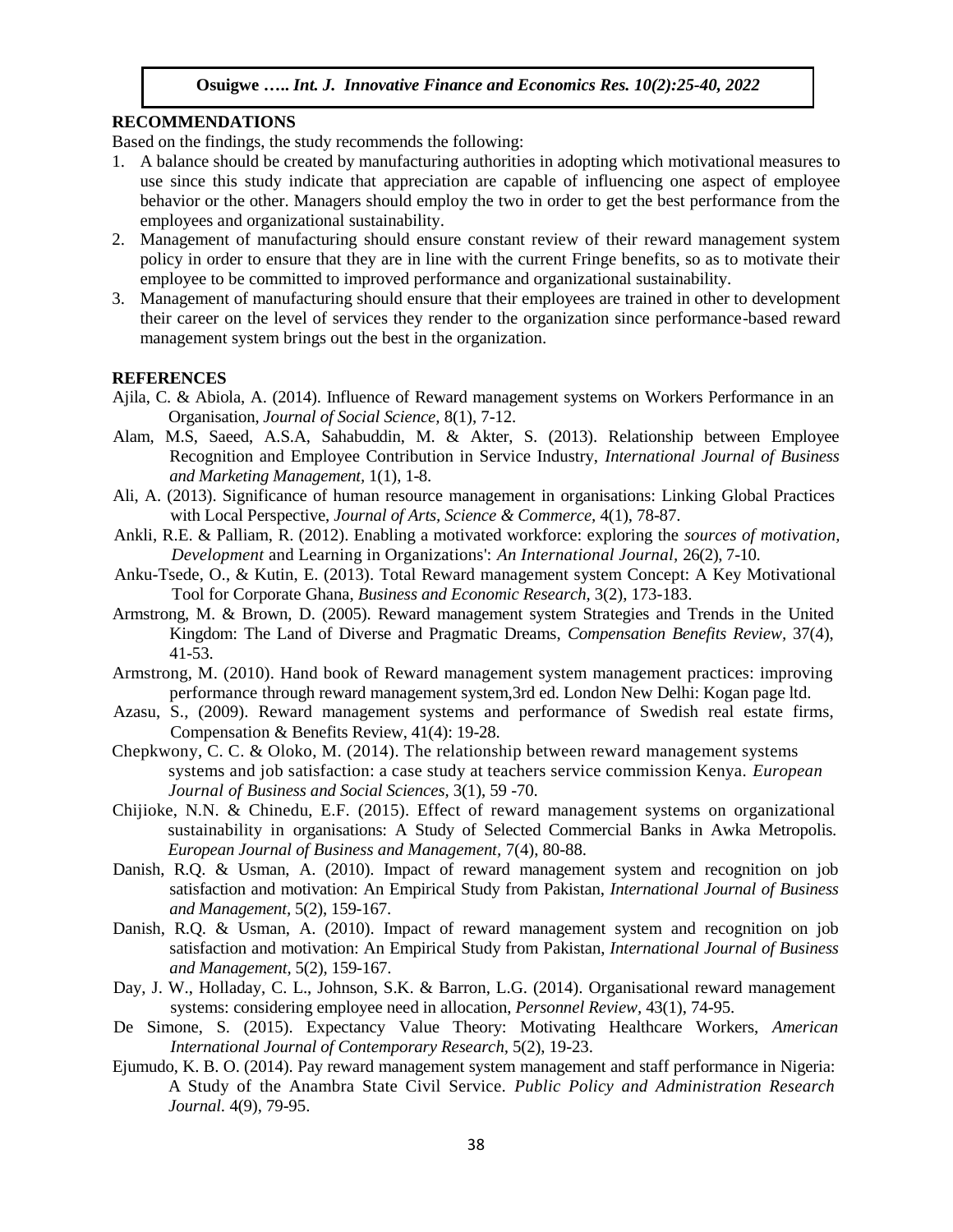- Gohari, P., Ahmadloo, A., Boroujari & Hosseimipour, S. J. (2013). The relationship between reward management systems and organizational sustainability. *Interdisciplinary Journal of Contemporary Research in Business,* 5(3), 543-570.
- Hafiza, N., Shah, S., Jamseheed, H., & Zamam, K. (2011). Relationship between reward management systems and employee motivation in the Non-Pro fit Organization of Pakistan, *Business Intelligence Journal, 4(2),* 327-334.
- Quresh, S., Zaman H. & Shah, Z. (2019). Relationship between reward management systems and employee motivation in the non-profit organization of Pakistan, *Business Intelligence Journal, 4(2),* 327-334.
- Ihedinmah, N. & Nnadozie, C. (2015).Effect of reward management systems on organizational sustainability in organizations: A Study of selected commercial banks in Awka Metropolis
- Katua, N. T., Elegwa M. & Hazel G. G. (2014). Effect of reward management system and compensation strategies on the performance of commercial banks in Kenya. *International Journal of Education and Research.* 6(34),
- Kawara, P. (2014). Effects of reward management system systems on employee productivity in catholic University of Eastern Africa*. International Journal of Recent Research in Commerce Economics and Management (IJRRCEM).* 1(2), 1-4
- Lunenburg, F.C. (2011). Expectancy Theory of Motivation: Motivating by Altering Expectations, *International Journal of Management, Business and Administration,* 15(1), 1-6.
- Markham, S.E., Dow, S.K., & McKee, G.H. (2002).Recognizing good attendance: A longitudinal, quasi-experimental field study, *Personnel Psychology,* 55, 639-660.
- Mkasia, B. B. (2014). Reward management system management practices and organizational sustainability at Nakumatt Holdings LTD. A Research *Project* Submitted for the Award of the Degree of Master of Business Administration, School of Business, University of Nairobi.
- Nazir, T., Shah, S. F. H. & Zaman, K. (2012). Literature review on total reward management systems: An international perspective, *African Journal of Business Management,* 6(8), 3046- 3058.
- Njanja, L.W., Maina, R.N., Kibet, L.K. & Njagi, K. (2013). Effect of reward management system on organizational sustainability : A Case of Kenya Power and Lighting Company Ltd., Nakuru, Kenya, *International Journal of Business and Management,* 8(21), 41-49.
- Nnaji-Ihedinmah, N.C & Egbunike, F.C. (2015). Effect of reward management systems on organizational sustainability in organisations: A Study of Selected Commercial Banks in Awka Metropolis, *European Journal of Business Management,* 7(4), 80-88.
- Ong, S & Teh H (2012). Reward management system and performance with in Malaysian manufacturing companies, IDOSI Publications, Faculty of Economics .and Management, University Putra Malaysia, Malaysia
- Parijat, P. & Bagga, S. (2014). Victor Vroom's Expectancy Theory of Motivation An Evaluation, *International Research Journal of Business Management,* 7(9), 1-8.
- Patrick, H.A. & Kumar, A. (2011). Career Management, Employee Development and Performance in Indian Information Technology Organisations, *Business Management Dynamics,* 1 (5), 24-3 1.
- Prasetya & Kato (2011). The effect of financial and non-financial compensation to the organizational sustainability , The 2nd International Research Symposium in Service Management, Yogyakarta, Indonesia.
- Pratheepkanth, P. (2011). Reward management system and its impact on employee motivation in commercial bank of Sri Lanka Pic, In Jaffna District, *Global Journal of Management and Business Research,* 11(4), 84-92.
- Rowland C. & Hall, R. (2014).Management learning, performance and reward management system; theory and practice revisited, *Journal of Management Development,* 33(4), 342-356.
- Udo-Anyanwu O.O., & Amadi , M. (2019). Impact of reward management system on employees' performance in a selected manufacturing companies in Ibadan, Oyo State, Nigeria. *International Journal of Arts and Commerce,*